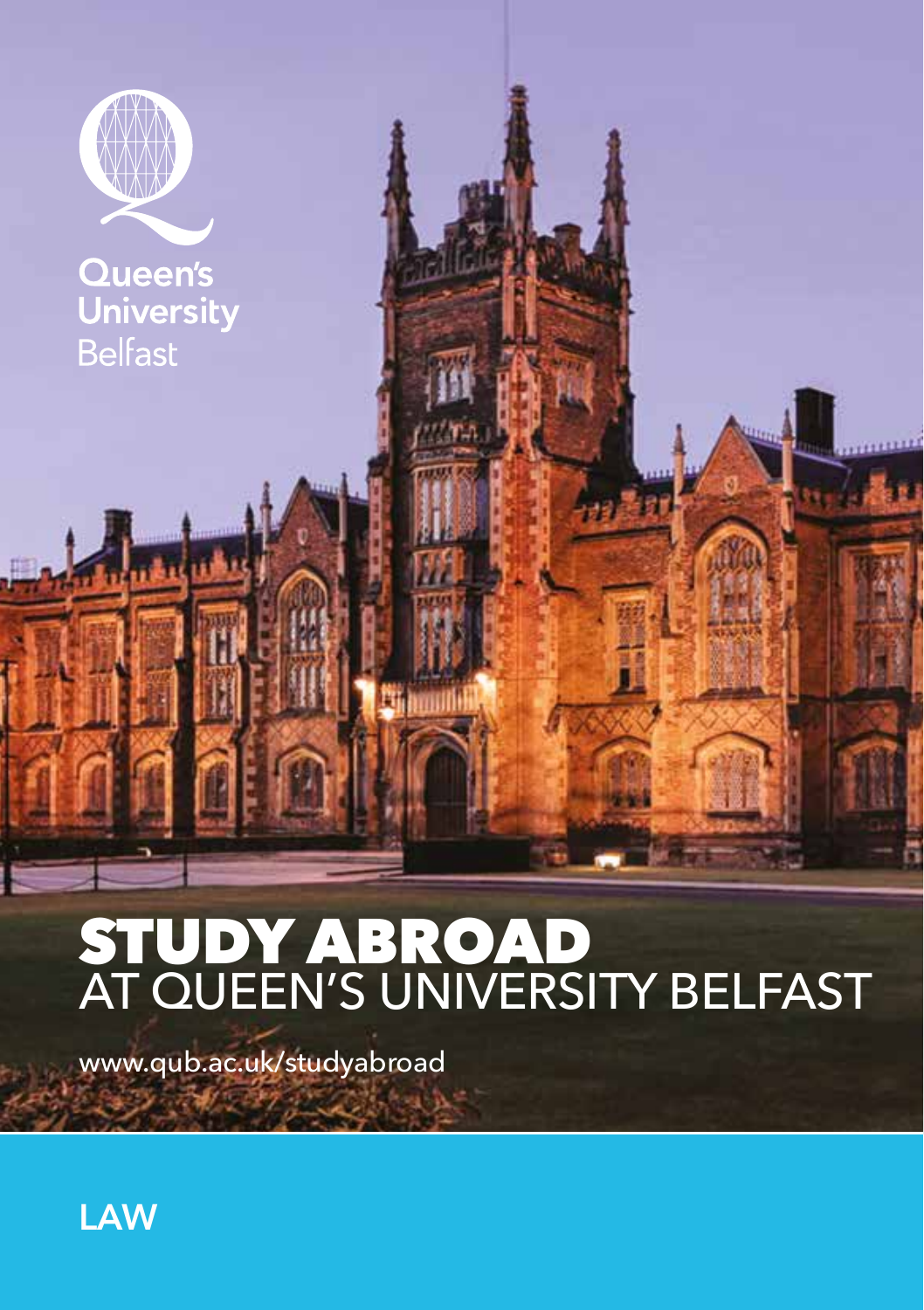# **LAW AT QUEEN'S**

#### You will enter a dynamic and lively culture of law activity

Law has been taught at Queen's for over 150 years. We are proud of our long and distinguished record of achievement in both education and research. Queen's is a member of the prestigious Russell Group of universities in the UK. The Law School achieved 93% score in the National Student Satisfaction Survey in 2015 and 2016, confirming its position as a leading Russell Group Law School.

We provide first class resources including our new £20 million Law School. Open in September 2016, the Law School provides numerous innovative and interactive teaching spaces, central to which is the Moot Court Room.

### We have expertise in a broad range of disciplines

The School of Law offers a range of high-quality programmes which connect to our research strengths and international links, in areas such as commercial law, corporate governance, criminology, criminal justice and human rights.

#### We have world-leading academic staff

We are renowned for our international academic staff who are extending globally the frontiers of knowledge. Research undertaken in the School is currently shaping global and local debates within legal scholarship. We strive to ensure that this expertise informs all aspects of the education experience of our students.

Our Study Abroad students have been particularly interested in research by the following staff:

Dr. Mary Dobbs' interests focus predominately on environmental law issues, nationally and at the European and international levels. She teaches in a wide range of areas including: environmental law, equity & trusts, family law and research skills.

Dr. Luke Moffett's research interests are in the role of reparations in addressing past violations and the construction of victims' rights in domestic and international processes. His current research is exploring victim identity and responsibility in reparation mechanisms and the obligations of non-state actors.

Dr. Clare Dwyer's main research interests lie in the areas of former prisoners and transitional justice, conflict transformation and young people, crime and justice. Her current research includes an examination of the experiences of children and young people growing up on an interface, the implications for the social needs, mental health and lifetime opportunities; the experiences of young people with community justice/punishment; young people and the impact of having a criminal record; and the flag protests, policing response and community impact.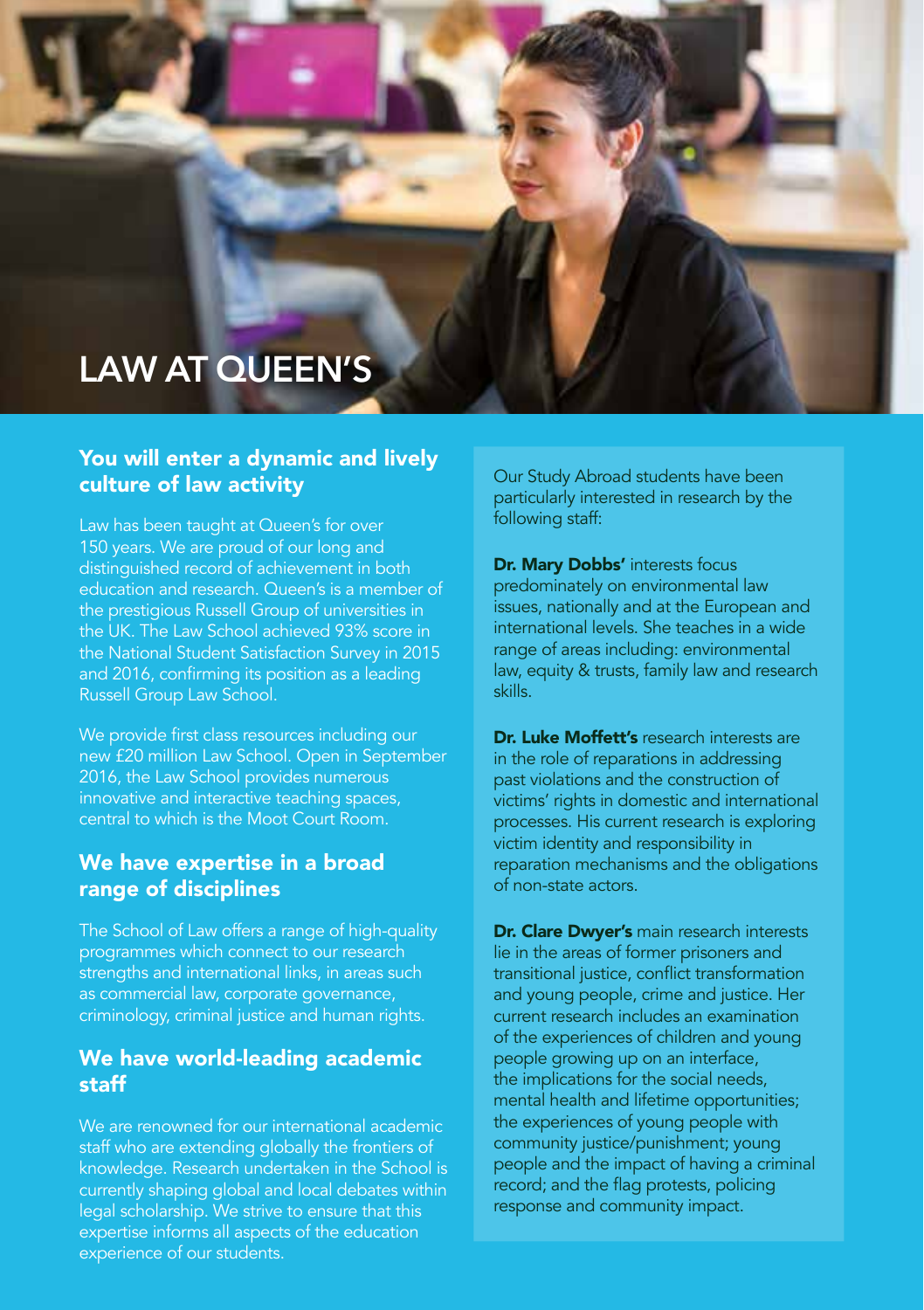

Study Abroad students normally take three modules (classes) per semester. Modules are usually worth 20 credits each and students require 60 credits per semester. This equates into 15-18 US credits or 30 ECTS credits.

| <b>SEMESTER ONE</b>           | <b>SEMESTER TWO</b>                                |
|-------------------------------|----------------------------------------------------|
| <b>Level 1 Modules</b>        |                                                    |
| Legal Method and Skills       | Criminal Law                                       |
| Constitutional Law in Context | Rights and Accountability                          |
| European Constitutional Law   | European Internal Market Law                       |
| <b>Level 2 Modules</b>        |                                                    |
| Equity                        | Land Law                                           |
| Contract Law                  | Contemporary Issues in Property Law                |
| Tort Law                      | Contemporary Issues in the Law of Obliga-<br>tions |



''One of the courses I'm taking is the cold case justice initiative, and I'm just home after travelling to Washington DC for 2 days for the congressional conference for the reauthorisation of the Emmett Til Act which my professors played a major role in. I got to meet senators and congressmen who played a role in forefronting this piece of legislation, legal scholars and lawyers who also played a role in the legislation and families of victims who benefited from the CCJI team and the legislation itself. It was a great experience and a fantastic opportunity to sightsee and be a tourist for a few days!''

Jeanette Wu, Study Abroad, Syracuse Law School, 2016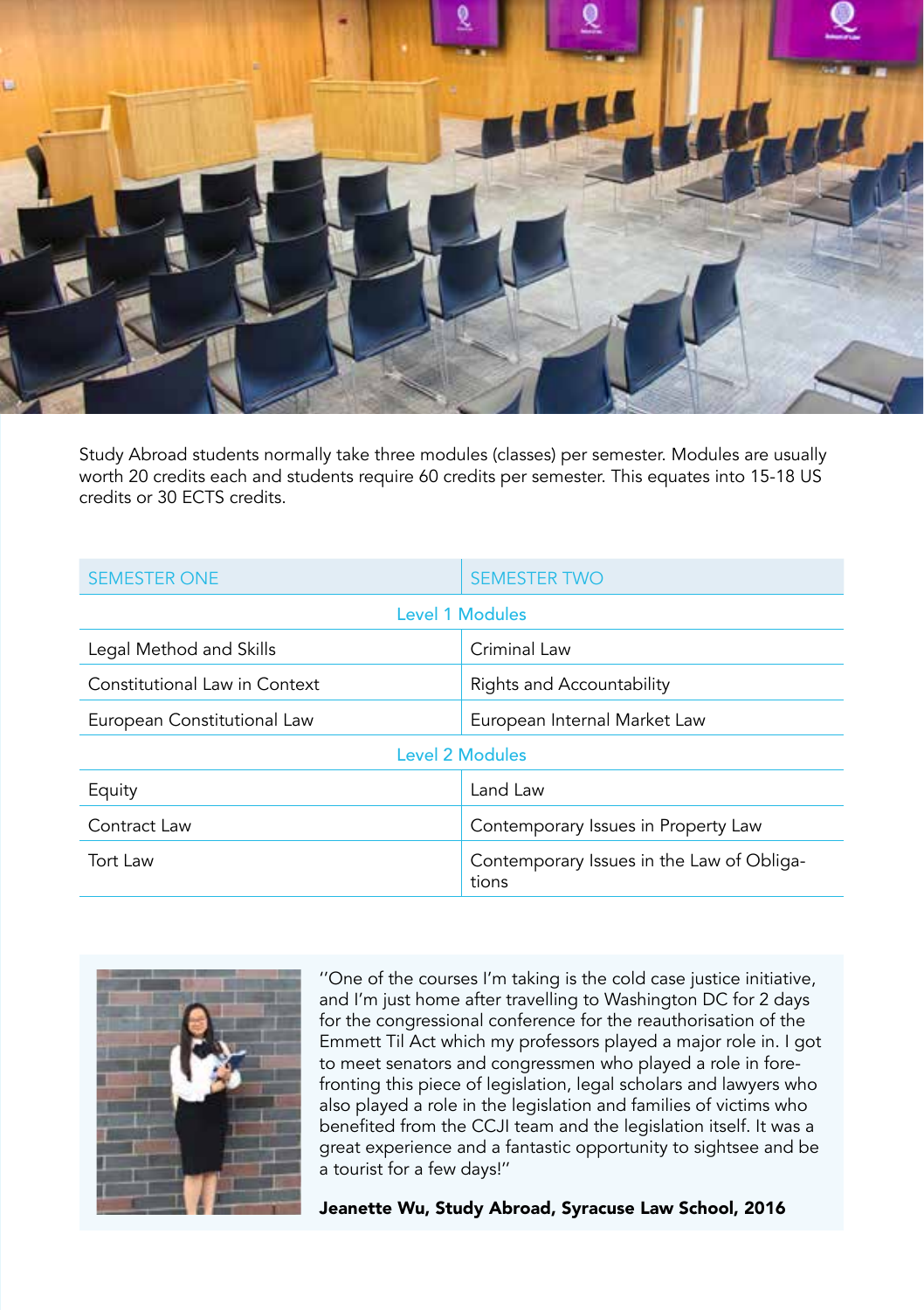

| Level 3 Modules*                                |                                                                                           |
|-------------------------------------------------|-------------------------------------------------------------------------------------------|
| Research Project A                              | Competition Law                                                                           |
| Evidence                                        | Research Project B                                                                        |
| Environmental Law                               | Roman Law                                                                                 |
| Public International Law                        | Contemporary Issues in British and Irish<br>Human Rights                                  |
| Employment Law                                  | Legal Theory                                                                              |
| Sport and the Law                               | Reshaping the Northern Ireland Constitution:<br>The Transition from Conflict to Consensus |
| Sentencing                                      | Intellectual Property Law                                                                 |
| International Trade Law                         | Understanding Human Rights                                                                |
| Company Law and Corporate Governance            | Globalisation, Development and the Security<br>Sector                                     |
| Remedies in Private Law                         | Climate Change Law                                                                        |
| Criminal Liability                              | International Humanitarian Law                                                            |
| Business and Human Rights                       | Courts and Judicial Power                                                                 |
| International Criminal and Transitional Justice | International Economic Law                                                                |
| Law of the Home                                 | International Financial Law                                                               |
| Global Business Law and Regulation              | Clinical Law                                                                              |

\*Level 3 modules may change subject to staff availability in any particular academic year. A full list of staff can be found here: https://www.qub.ac.uk/schools/SchoolofLaw/Connect/Staff/

"My time at STU was life changing. I met so many amazing people and made lifelong friends. The law modules were very interesting and the classes allowed for myself, as an international student, to interact with Chinese students. Gaining international experience, both academic and professional, has proven to be invaluable in paving the way toward my future career trajectory as a legal advocate. Not only this, travelling the Eastern world is something that no classroom experience can provide. To date, my semester in China has been the best experience of my life."

#### Lauren Rafferty, Study Abroad, Shantou University, 2015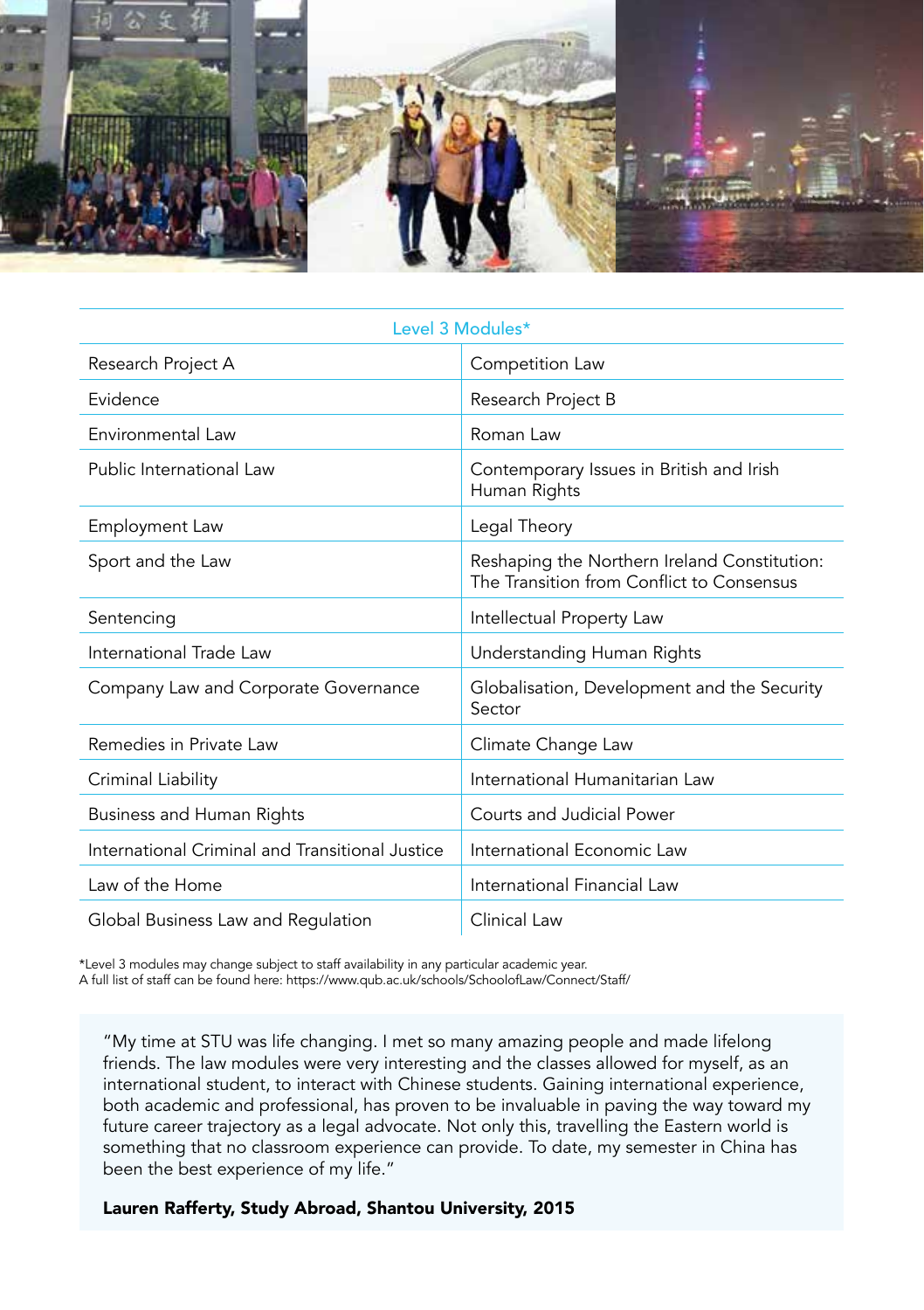

This area was funded This area was funced.<br>by a generous gift from



**FRRERT** EEHILLS

#### Application and Transfer Credits

Study Abroad is open to those students currently undertaking an undergraduate degree from an accredited university. Applicants should normally have completed at least one year of university study. Module choices, an academic reference and official transcripts from the home university outlining obtained grades are required for applications. You will not only gain new marketable skills and enhance your career prospects. In addition, Study Abroad students can also transfer credits back to their home university.

#### Accommodation and Orientation

All Study Abroad students are guaranteed accommodation at Queen's, which is located within easy walking distance of the University in a pleasant residential area. All accommodation is self-catering with en-suite options and internet access.

Orientation programmes run in mid-September and late January to coincide with the start of the semester, helping Study Abroad students get familiar with the new environment and support services on offer at Queen's. There is also information on adjusting to university study, living expenses and tours of the recreational facilities and city of Belfast.

#### Explore Belfast, Northern Ireland and Europe

Belfast itself is a fun city on the current 'Must See' destination lists. It is also the safest region in the UK (British Crime Survey 2014). Awash with enthusiasm, culture and that famous Irish friendliness, students can also explore:

- Game of Thrones' film location and activity tours.
- Beautiful scenery and outdoor adventures such as the Giant's Causeway or hiking in the Mourne Mountains.
- Titanic Belfast museum best tourist attraction in Europe (World Travel Awards 2016).
- Great entertainment and nights out; a buzzing arts and social scene from festivals, theatre and international events to historic pubs, stylish bars and brilliant shopping.
- Northern Ireland: happiest place in the UK (Office of National Statistics 2015) alongside the most affordable for students (NatWest Student Living Index 2015).
- The rest of the UK, Ireland and Europe with accessible airport and transport links to most major cities.

/QueensUniversityBelfast



@QueensUBelfast

/Come2Queens